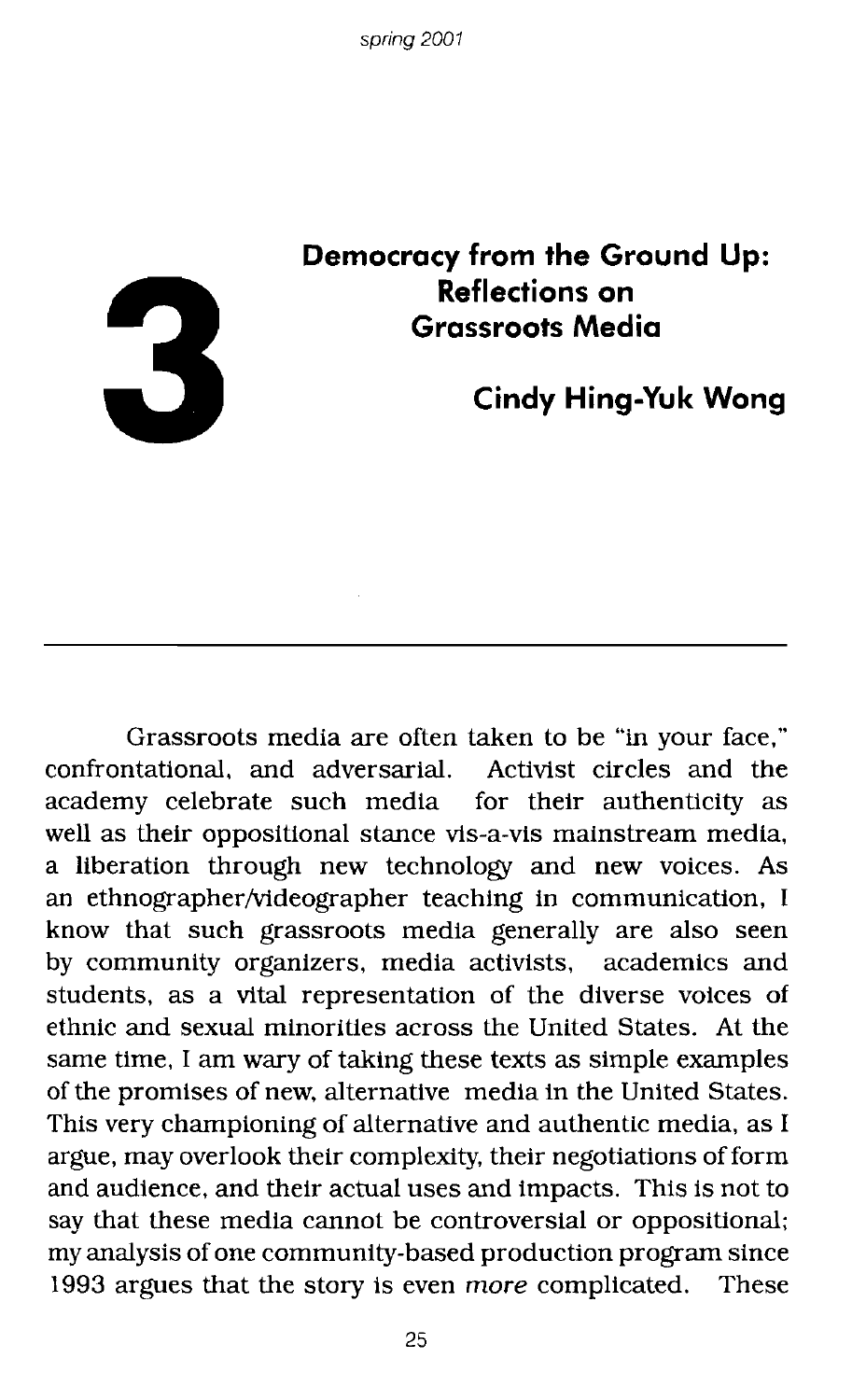media may change attitudes or challenge power. However, we should examine the experiences of those who make and use these media to discover the types of complex challenges that may result.

Certainly, the structural position of such small grassroots products in contemporary political economics immediately<br>underscores their differences from the mass media underscores their differences from the mass media organizations that communication studies often have examined. While most mainstream media have rationalized institutional structures, for example, community media have more fluid constituent elements and boundaries. This extends to their roles in the production and reproduction of capital. Time Warner demands intense capital investment, deeply enmeshed in the market place. Neighborhood newsletters, group videos, and street theater, meanwhile, are low-cost efforts, which often face a day-to-day struggle to balance their books but may make few or no monetary demands on audiences as consumers.

In terms of production personnel, mainstream media also generally remain closed to novices without the requisite credentials. By contrast, grassroots media may embrace interested participants who are neither fully qualified nor fully committed to professional careers in media. In fact, they often rely on volunteer and part-time workers drawn by shared interests or social connections rather than paid staff.

Public cable access and other forms of media can provide a sense ofwider distribution and coalition building. that coalesces with movements towards recognition and expression of diverse race, ethnic, gender, sexual, and class identities within American life to yield new products and venues. Hence a recently restored community access series of 1968, *Inside Bedford-Stuyvesant,* can be characterized by technological and sociological meanings:

a belief in local control and a conviction that the community could use the medium to define itself and explore issues of concern in its own words, 'a concerted promotion plan that brought news of the show to 'churches, schools and the like,' an explicitly political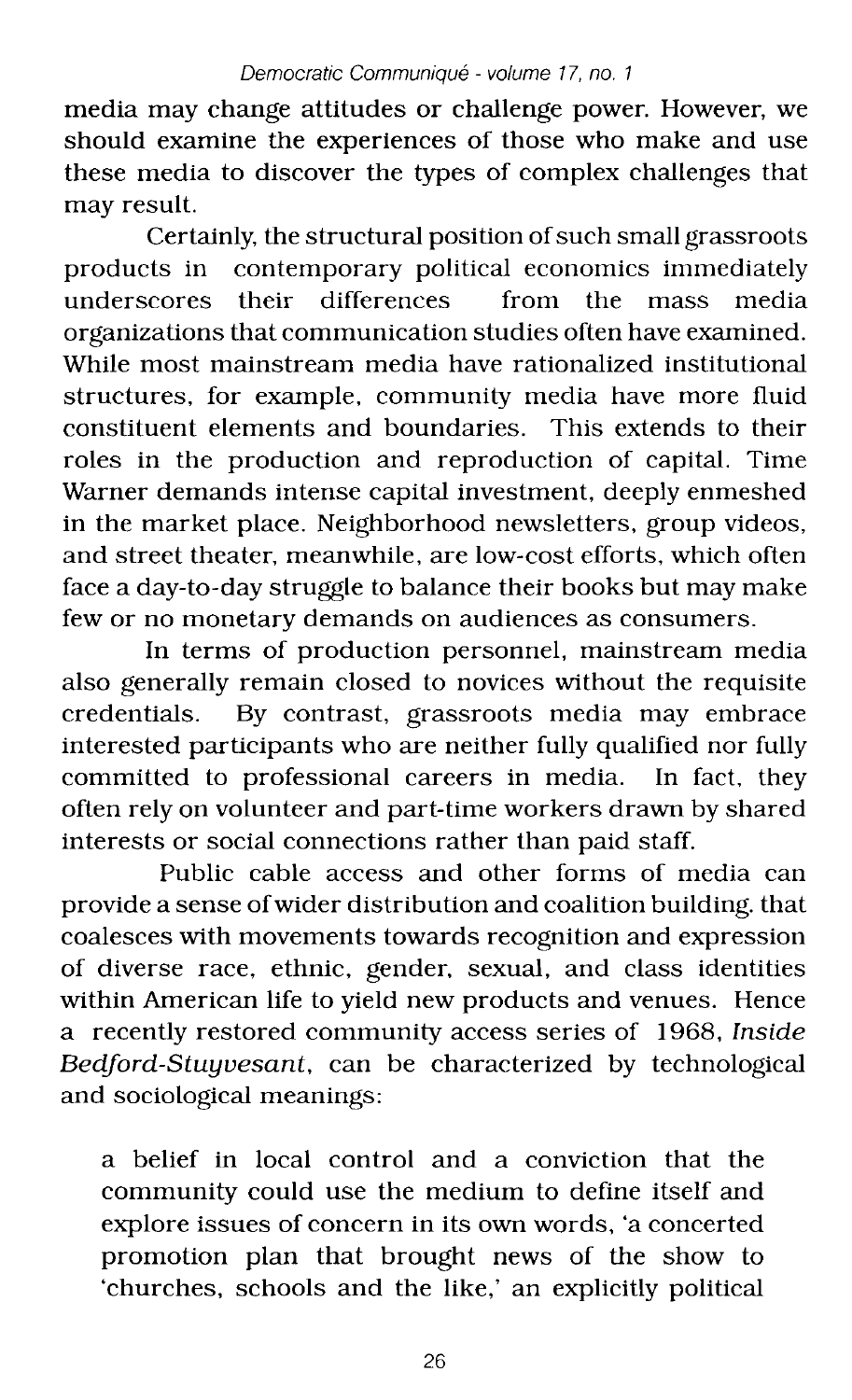content in the programming which reflected this 'unique time in black political, economic, and psychological development,' and a raw and rudimentary style. The ability for blacks to shoot and see their own neighborhood, their own political candidates, their own artists and neighbors and anger, was integrally related to the politics of black power (Juhasz 1995:41).

Content and reception in grassroots media also raise important questions. Ultimately, despite the participation and voice alternative media may evoke. the public generally contrasts mainstream and community media through a simple dichotomy of professional versus amateurish. Grassroots productions, are ultimately about people and message, and may be modest, cheap and even slipshod in form without losing sight of that goal. Some may consider community media products well-intentioned, but ultimately insignificant, while others overlook these features in favor of truthfulness and honesty.

Grassroots videos are often about the video makers themselves, exploring their own perspectives on community concerns and communicating with others whom they know, or know about. This relationship of producer and subject contrasts with the subjects of mainstream documentary or news videos, who sometimes cannot control their own representation and otherwise become reduced to objects within mass media products. Thus. my studies of community video evoke issues of self-representation and the local formation of symbols reminiscent of anthropology and folklore studies of community construction through craft and artifact. As in these studies, we must be careful to distinguish the quilt as museum object from the meanings of the quilt as wedding gift and bedcover that also have defined community stories.

In this paper, I explore these issues of Significance, confrontation, and meaning by examining a single community media product, Face to Face: It's Not What You Think. This IS-minute video was produced in 1995-96 by a group of Philadelphia Asian-American high school age students affiliated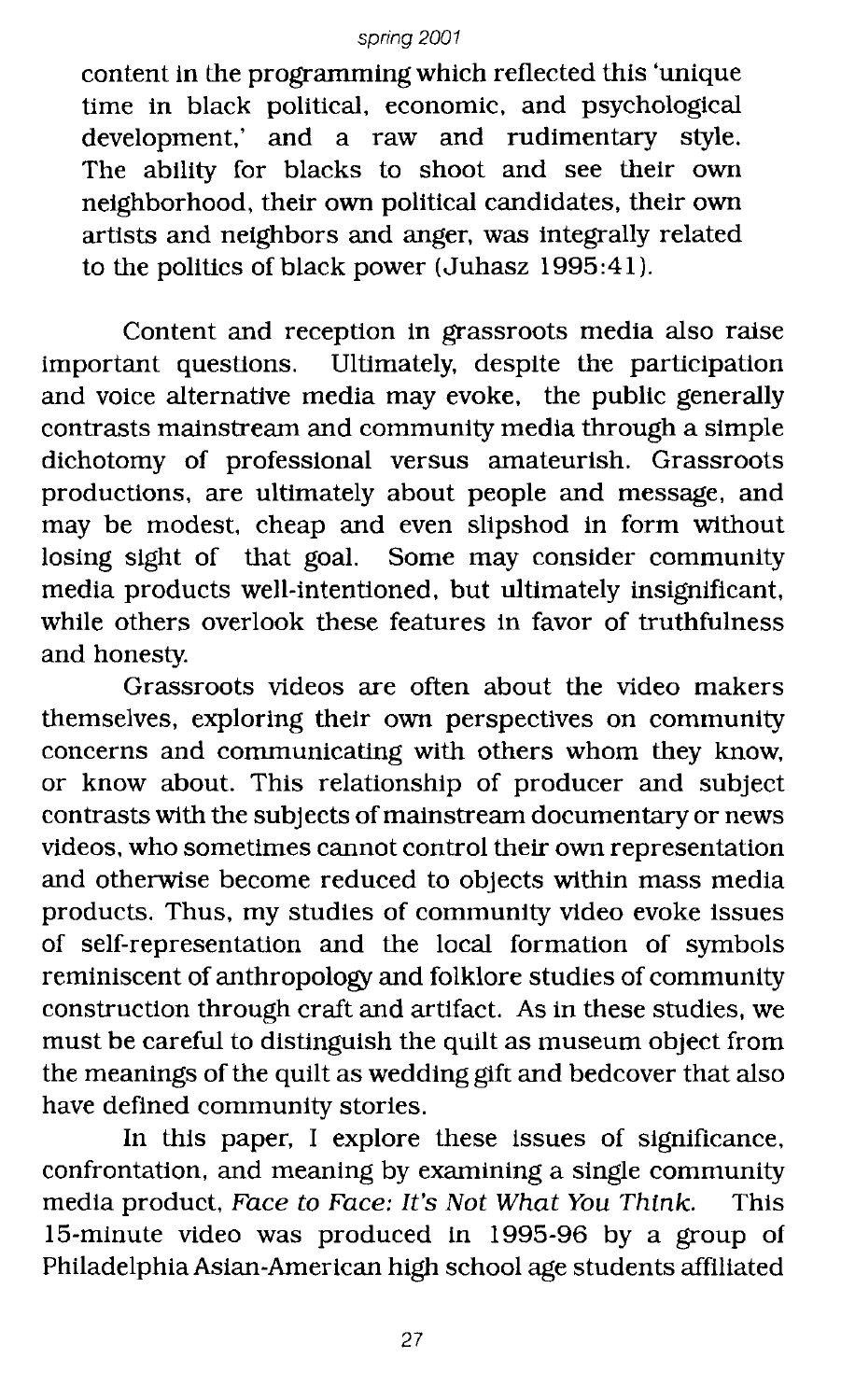with Asian Americans United. Students, staff members and facilitators (including me) worked in conjunction with the Community Visions Project of Philadelphia's Scribe Video Center (See Wong 1997 and 1999) for a longer discussion of Scribe and its program; Adams, et al., 1991 for urban background). In order to understand the video's claim to truth and meaning, I will examine Face to Face as both a text and a process. This includes the social circumstances of its production as well as its distribution and exhibition, To do so, I first provide a brief synopsis and then examine how this text was created. This will explain the cooperative production process involved. The final section focuses on the reception of the text, exploring yet another layer of meaning created at the interstices of producer, texts, exhibition environment, and audience (See Michaels 1994, Martinez 1992).

## **Face to Face: Introducing the Video**

Face to Face is divided into five sections of roughly equal length. In these, a cross-section of Asian-American youths between 14 and 18, talk about issues of identity, schools, stereotypes, gangs, and police harassment. The tape begins dramatically with an Asian American teenage male walking through a park while an increasingly loud voiceover of ethnic slurs berate him until he unleashes a scream. It ends with a poem written and read by one of the teens, asserting all their rights to be treated equally.

There is not a single hero in the tape; it is a group project where an ensemble of Asian American youths present collective, yet diverse voices. Some of those who appear on camera were involved in production; others were friends or classmates. While they shared an urban milieu, these youths differed in ethnic background (Kampuchean, Chinese, Vietnamese), academic commitments and life choices, including gang membership, career and family plans.

A roughly equal amount of footage was shot in the homes of these youths and in the streets of Philadelphia and the Asian neighborhoods that they know best. Some other scenes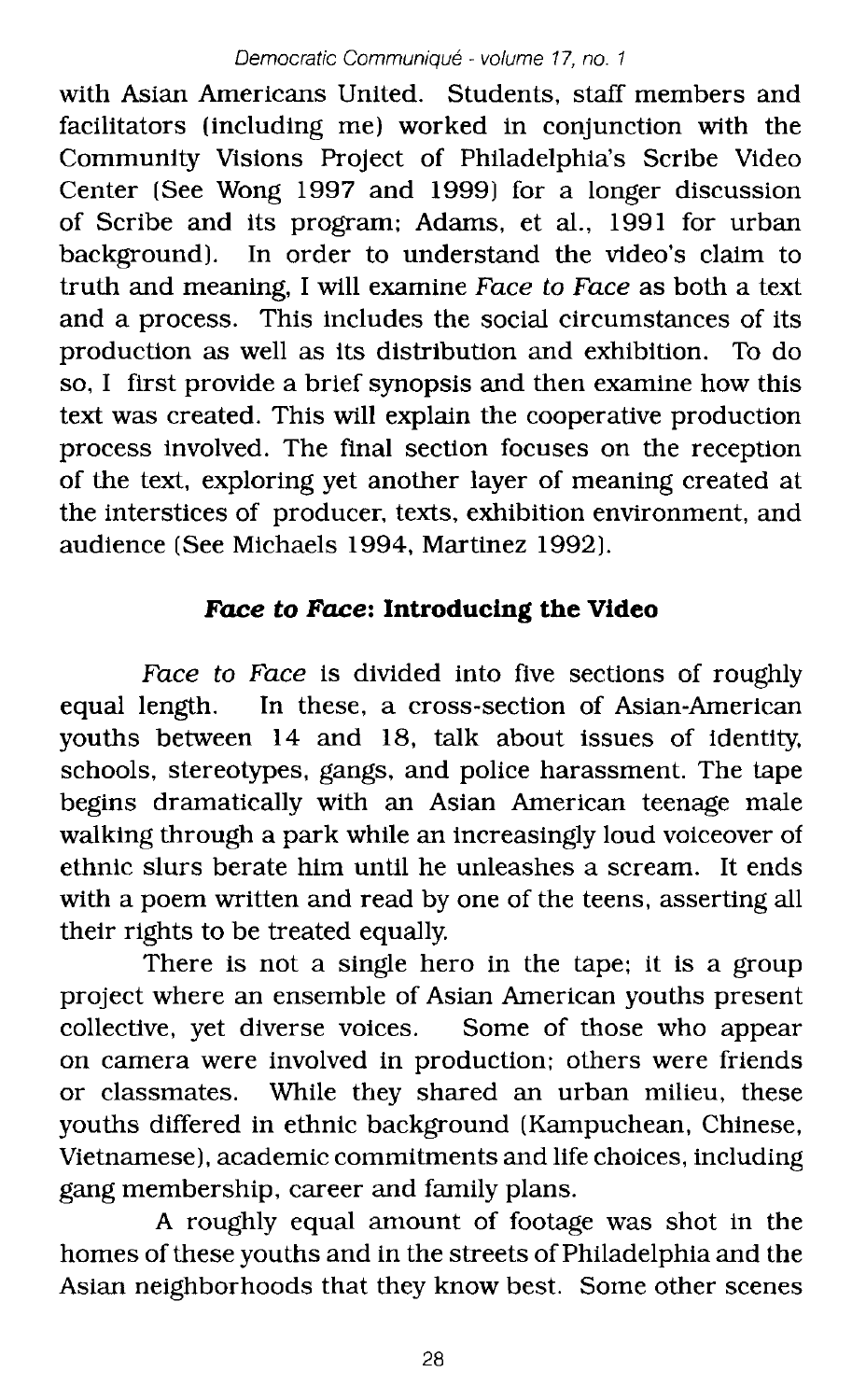are shot in schools, and a few examples of mainstream media stereotypes from Hollywood films like The World of Suzie Wong and Sixteen Candles are intercut with these scenes. The tape ends with celebration of family and community lives within more traditional settings, like Chinese New Year Lion Dance in Chinatown, as well as shots of members of the production team, waving to the camera in their homes.

Despite reliance on interviews and discussion, Face to Face immediately differs from the kinds of text one sees in mainstream broadcasting. First. it only deals with Asian-American youths. The issues are recognizable: racial harassment in schools, the complexity of having a brother who is a gang member, the pain of immigration, and their struggles to be treated "like everyone else." Moreover, the attitude is expository rather than judgmental. We see neither the model minority nor the problematized immigrant as underlying reasons to focus on the group. Instead, they tell their story without a news "hook."

Unlike mainstream reports. the product is not very polished. The tape was shot with Hi 8 video, thus lacking the high. and sharp resolution a more expensive format provides. Some visual features, like slow-motion parodies of kung fu or the juxtaposition of a talking head interview with the same face on a screen, grew from our play while learning to use the camera, and were included in the final work. Yet there is no consistent style or vision to the material. This reflects not only the absence of a single director but also the dilemmas of a production schedule that meshed uneasily with adolescent lives.

The video is also polemical. The youths vehemently accuse the police of harassing them because they are Asian Americans. They are equally harsh on "ignorant" people who belittle them with stereotypes. like those of the "slanted eye Asians". Here youths address the camera directly, pulling up their eyes to insist on the ridiculous quality of the stereotype. Comments on police are sarcastic and profane, although this tone reflects how youth talk in general, as well as an intense distaste. Some comments are directed toward other Asian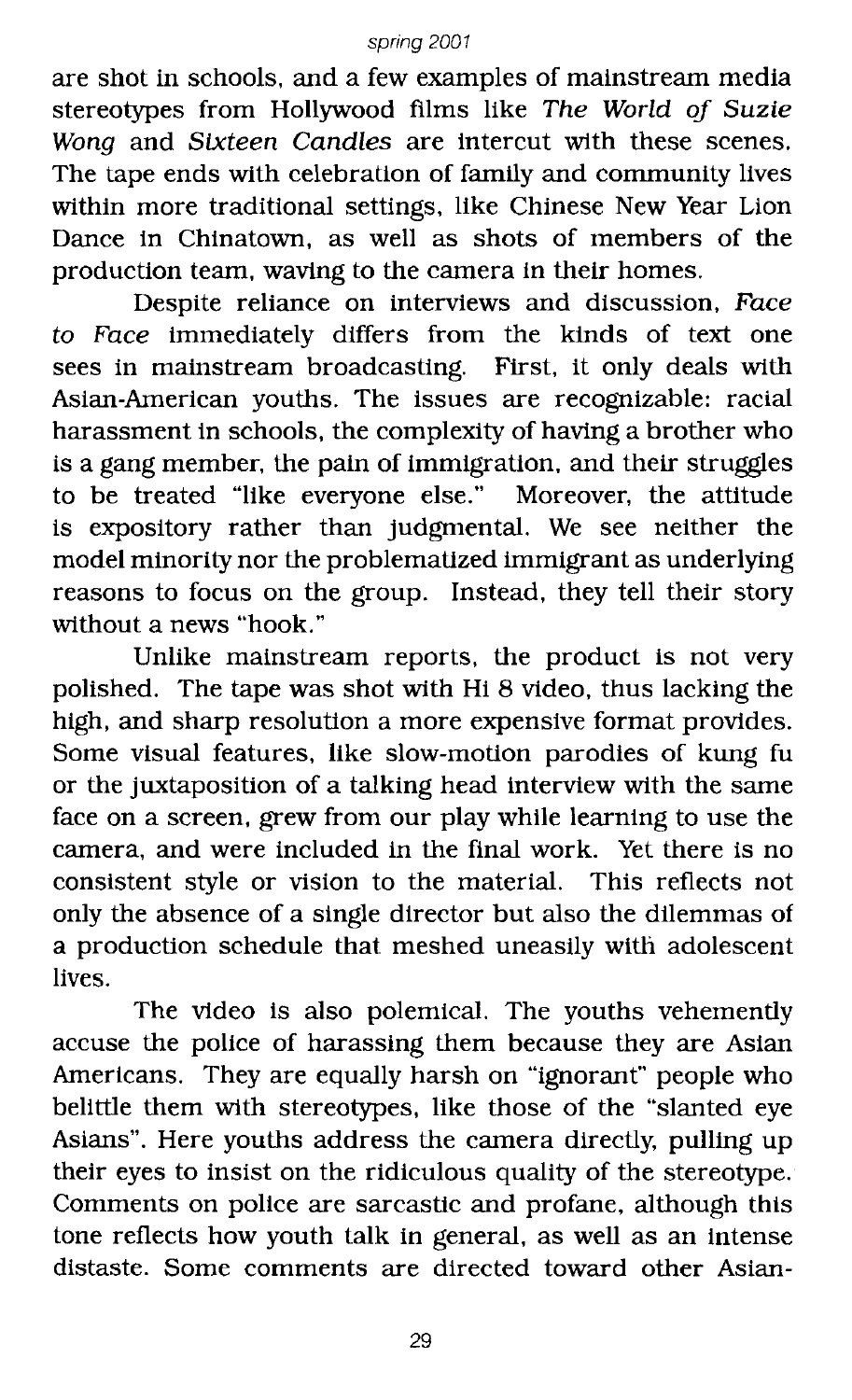Americans as well and deal with diversity within the Asian-American community. One girl, for example, whose speech and style coincides with that of her African-American peers insists ''I'm not a Black wannabe; I'm not a White wannabe. I'm Asian."

Face to Face is typical of other community video projects with which I have worked in Philadelphia. In part, this springs from its production process as part of a long-term commitment by filmmakers to aid community groups in finding video expression. Under the leadership of documentarian Louis Massiah, the Community Visions series that Scribe has fostered since 1991, has created thirty works expressing the concerns of local community groups. Many share the same textual features of this video: straightforward exposition with moments of experimentation; reliance on talking heads and discussion of issues, a polemical yet colloquial tone, and a look cobbled together out of efforts over many months.

In fact, many of these characteristics would not be foreign to the experience of grassroots videos across the nation and the world, whether facilities are provided by public access, individual activists or government grants. Yet, to fully understand this particular work, we must also look at production via strategies and choices.

# **Face to Face Community: The Ethnography of Production**

Working as a facilitator on this video for a year, I learned that combating stereotypes was important to the Asian American youths who made it. This group negotiated intensely about how they wanted themselves and "their community" to be represented. This affected both themes and form.

The tape was made by ten youths and one adult leader at Asian American United (AAU) in Philadelphia. A Korean-American colleague and I were the facilitators providing technical and planning expertise to the project. Eight Cambodian-American and two Chinese American youths were regular participants over weeks of Saturday morning labs; the AAU leader, Juli, was Korean-American. The Asian-

30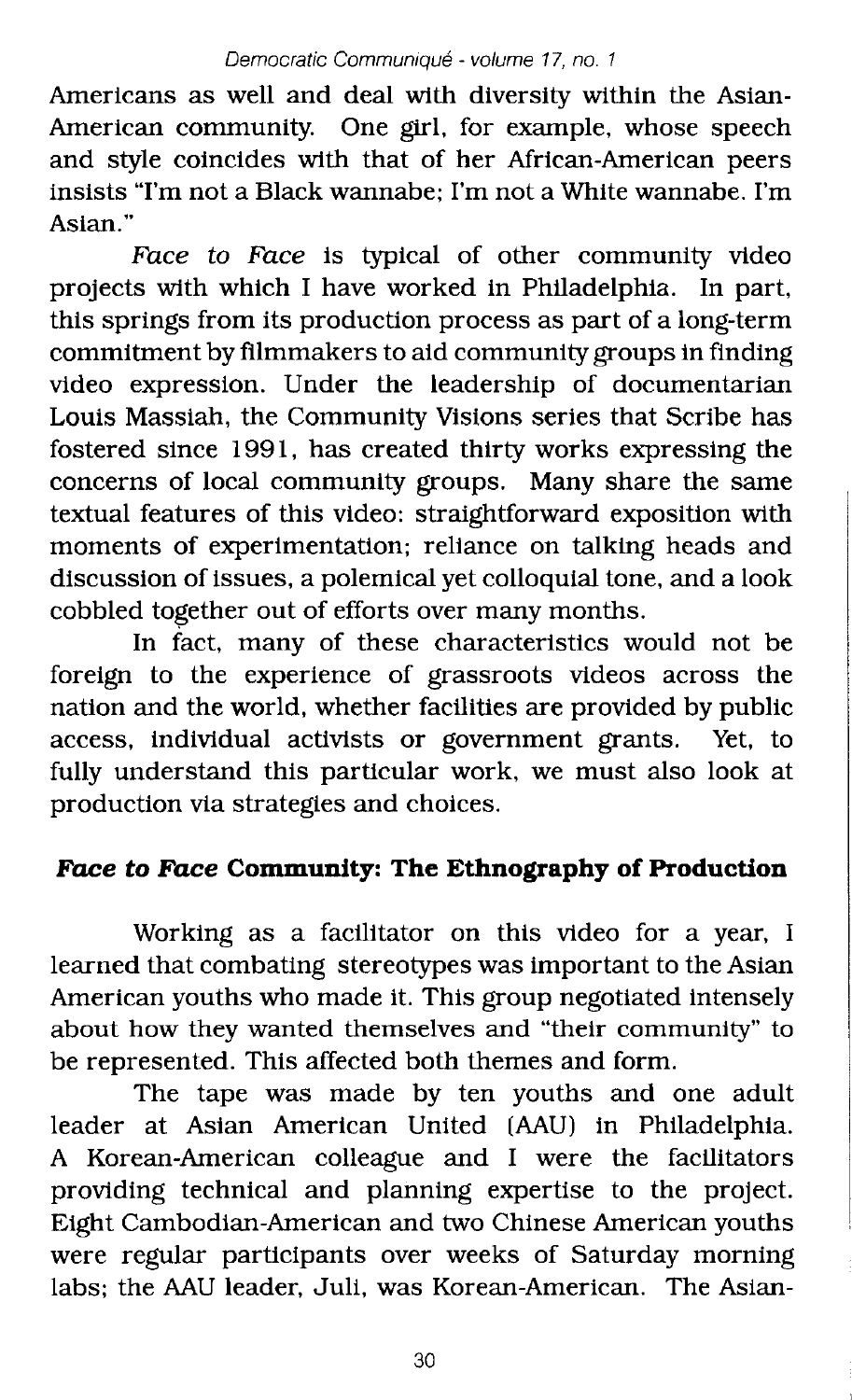American facilitators and leaders came from very different educational and professional backgrounds than the youths. Hence, problems of Asian American representation were discussed at great length.

The youths understood, nonetheless, that the tape could not address all issues. They could not talk about South Asians, for example. In fact, that they could only talk of themselves as kinds of Asian-American rather than claiming essential or comprehensive views characteristic of mainstream news or documentaries. Juli asserted that she only saw the tape as adding to the mosaic that is Asian American life. Here we can already see that the work represents "Asian-Americanness" in a limited way.

Saturday mornings (and additional sessions) ended up going beyond production as we sought to help the youths make their own video. Part of the time was spent in technical training, including using disposable cameras to learn how to explore neighborhoods and frame shots. Technical training and scripting took three to four months. These sessions also involved play and food from nearby Chinese or Vietnamese restaurants. In short, production entailed building community as well as expressing it.

Training also involved discussion of the possibilities of various film and video models. We went to see Asian-American documentaries presented at International House in Philadelphia. Yet while these were nationally, albeit not widely distributed products, we found that the youths did not necessarily take them as models for engagement, content, or even form. "Serious" documentaries about racism, in fact, were not the mode through which they communicated with each other.

While the work is alternative, the youths themselves were never die-hard community /media activists. They came together for the video primarily to find a channel to express their concerns that mirrored ways that they talked with each other. They are also consumers of mainstream American media culture: music, television, film. Despite the presentation of alternatives, their media education and that of their peers

31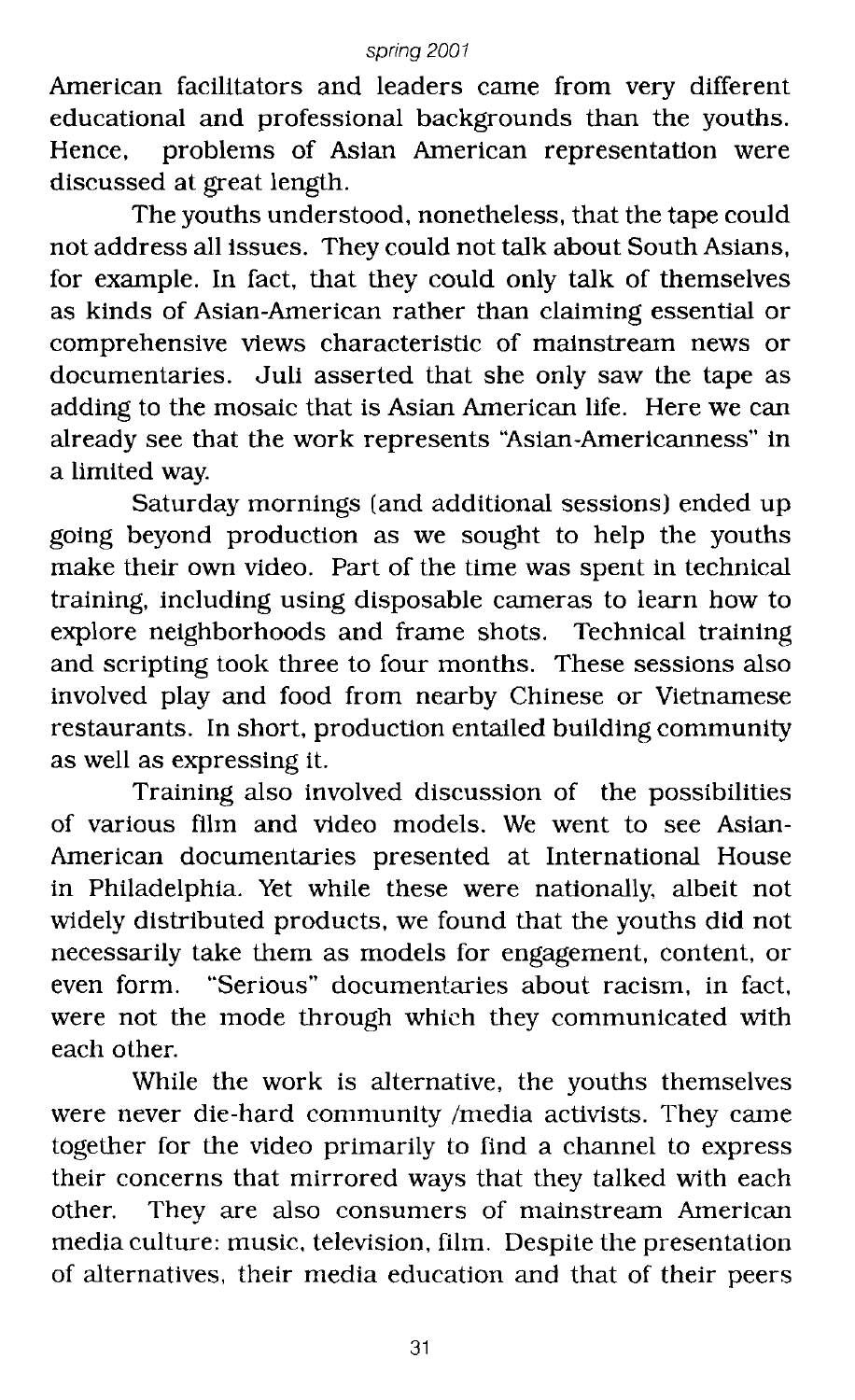comes from mainstreamAmerican culture, with some exception via programming from their native countries and Hong Kong. While these young producers are transnatlonals, their media literacy has been derived mainly from American hegemonic discourse. This explains some of the MTV-style sequences seen at the opening of the tape, and the kung-fu sequences. Even cuts necessitated by flawed footage or lack of continuous development of materials reinforced familiarity with media where rapid cuts, disjunctive imagery and sardonic responses are part of a generation's conventions.

These youths began from everyday concerns rather than from a narrative vision. Over the course of discussion and filming, they poured out many of their thoughts and feelings on the tape. However, in the course of this discussion they also raised and omitted themes central to their societies and cultures, especially with regard to families. For example, they did not include generational conflicts on tape. During the four to five months where the youths met every Saturday at Asian American United to discuss the tape, many were concerned with their relationships with their parents. Often members of the "1.5" generation who have immigrated after birth but grew up in the U.S., would say that their parents "still think that this is Cambodia, rather than America." They complained that they were expected to be good children, who do well in schools, dress appropriately, and stay home at the right time -- which would set them apart from youth networks in their school and neighborhood.

This subject was never discussed on tape, however, because the youths do not want to offend their parents. Furthermore, they felt that they wanted to make a tape that would reach a broader non-Asian community. Hence, the main message for them focussed on "external" problems stemming from racism and difference that they shared vis-à-vis this society rather than points of difference in how they perceived the home

This emphasis on everyday issues, in the end, constitutes the compelling authenticity of this and other community videos I have explored. Complaints about school, for example,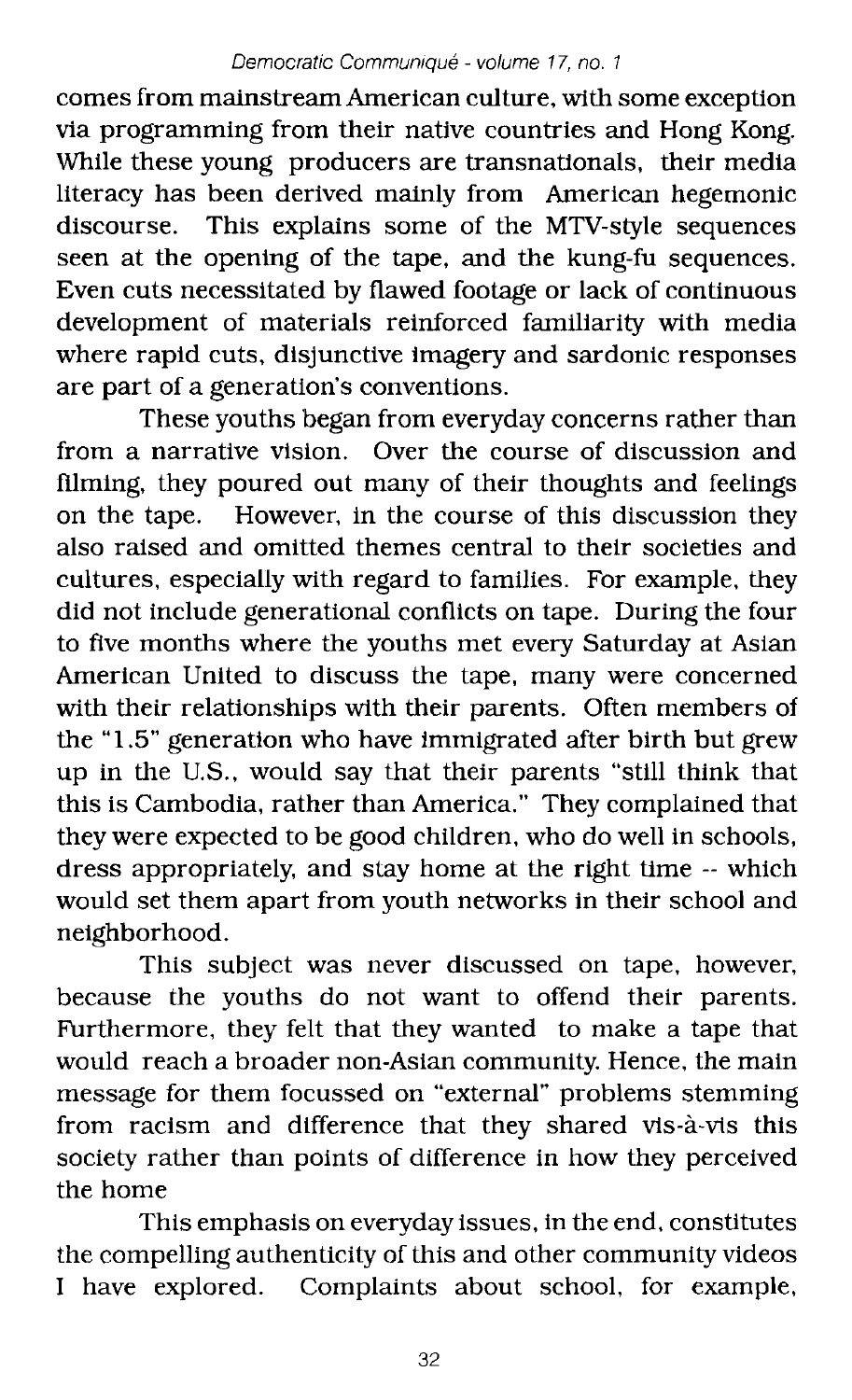are concrete rather than abstract -- the paucity of materials on Asian-American history or the need to take classes after school to deal with heritage issues. Girls laugh about the embarassment of being categorized ethnically on special days by "folk dances" or costumes none would ever wear in normal circumstances. As one remarks, Asian dress is more likely to be baggy jeans and a T-shirt than an elaborate dancing costume derived from Khmer courts. These complaints are strengthened as they are delivered by Asian Americans comfortable in jeans and T-shirts and other cultural associations of globalized western culture. When such public cultural presentations are intercut, in the final credits, with casual home scenes, this irony of imposed identity is reinforced.

In the end, discussions of identity, school, stereotypes, gangs and police evoke problems of the construction of historical knowledge or the "Orientalization" of immigrants. Yet while we may read these in the tape, these youths did not seek to express abstract issues so much as to convey the immediacy of their experience.

This immediacy also weaves personal messages into the narrative in a manner that is an ingroup subtext for many community videos. That is, these are messages that, while not interfering or concealing narrative issues, make sense only if you know the people involved. In this case, the students faced tragedy as the sister of one videographer was murdered as she tended a store in an interracial neighborhood in South Philadelphia. As they explained at the premiere, they decided to dedicate their video to her and include footage of her in the closing credits. As the video is distributed to wider audiences, this personal anchor disappears -- yet remains alive with the community of producers and families who know its origins.

Other negotiations emerged in the mechanics of production, as teams went out to shoot footage. At times, for example, while the familiarity of these youths' interactions with friends produced lively conversations, technical features of sound and focus suffered in neighborhood give and take. Attempts to structure a fictionalized depiction of kung-fu as a stereotype also emerged from off-camera play, yet foundered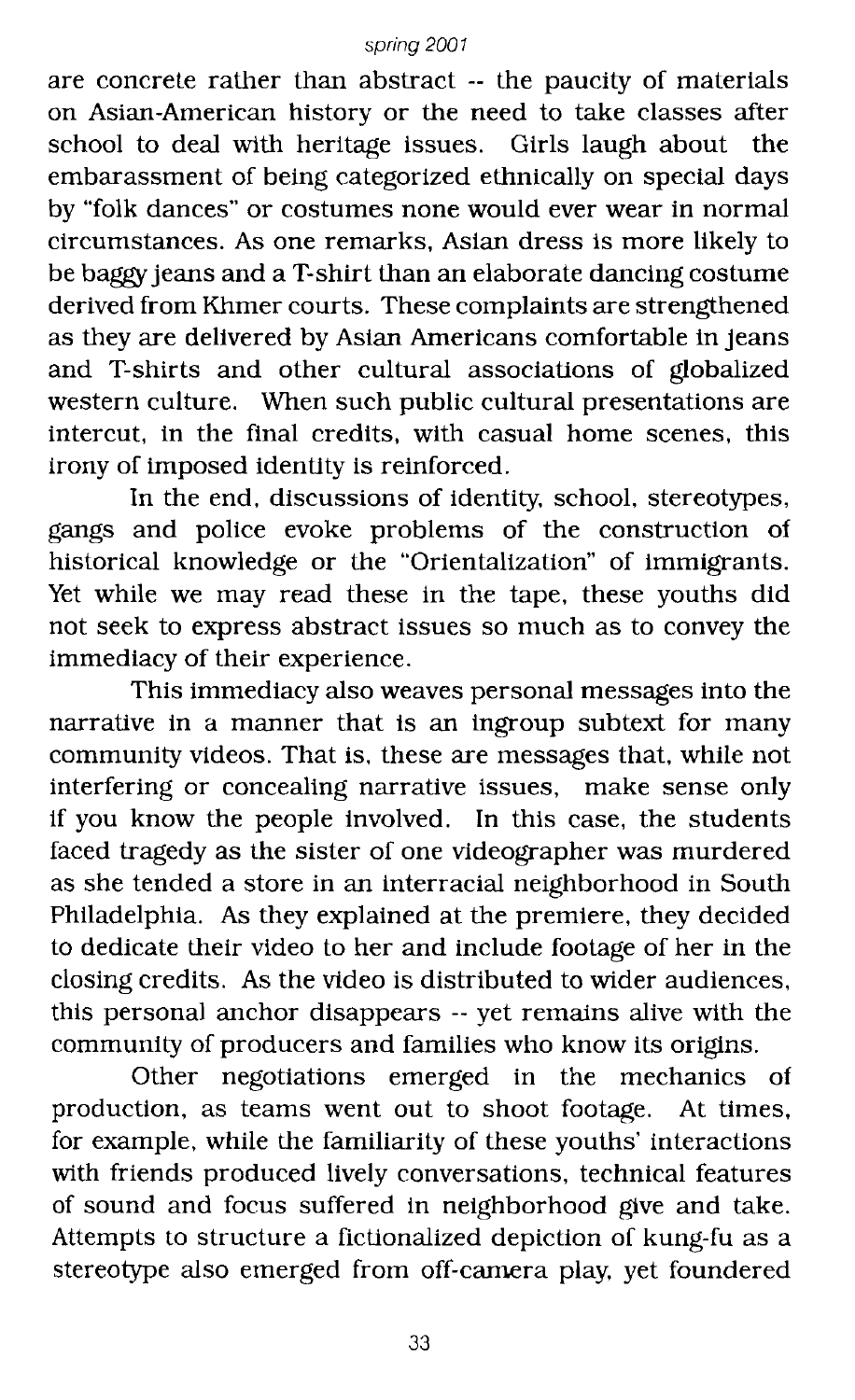when the youths tried to restage them as a more formal, "acted" scene.

Moreover, as we came to the final, arduous stages of editing and assembly, some gaps became irremediably apparent. Basic establishing shots of neighborhoods and streets, for example, had been overlooked in shooting for the contents: we did special runs at the end to provide a context of place for events and speakers. In other cases, themes from interviews could not be illustrated from other materials because of problems of lighting or sound in the footage; again, talking heads predominate in this as in many other videos. Moreover, the grueling work of editing, at the end of a year's work, challenged the commitment of many participants. Only a few students, the organizer, facilitators and another local videographer, Frank Garzon, pushed the project through to its final form.

As producers, finally, these youths and AAU did not pay much attention to a targeting audienceexcept a general vague sense of Asian American versus non-Asian Americans. Nonetheless, the video has received relatively wide distribution and strong reaction from both Asian Americans and others.

## **Reception and Recreation**

Face to Face had its formal premiere at the International House in Philadelphia in 1997 as part of the regular presentation of works from Scribe's Community Vision series. This annual theatrical free screening is open to the public and generally well-attended. Participants and families come for each of the three to four videos screened, yielding a full, enthusiastic house of several hundred people, although this experience of community is taken as an end rather than a platform to build upon. Usually only the facilitator and the immediate production team come forward to introduce the tapes and answer questions afterwards. It is very moving experience for the participants

I did not attend the AAU screening on September 20th, 1996, since I was in Hong Kong. Juli wrote me with illuminating details, beginning with the presentation: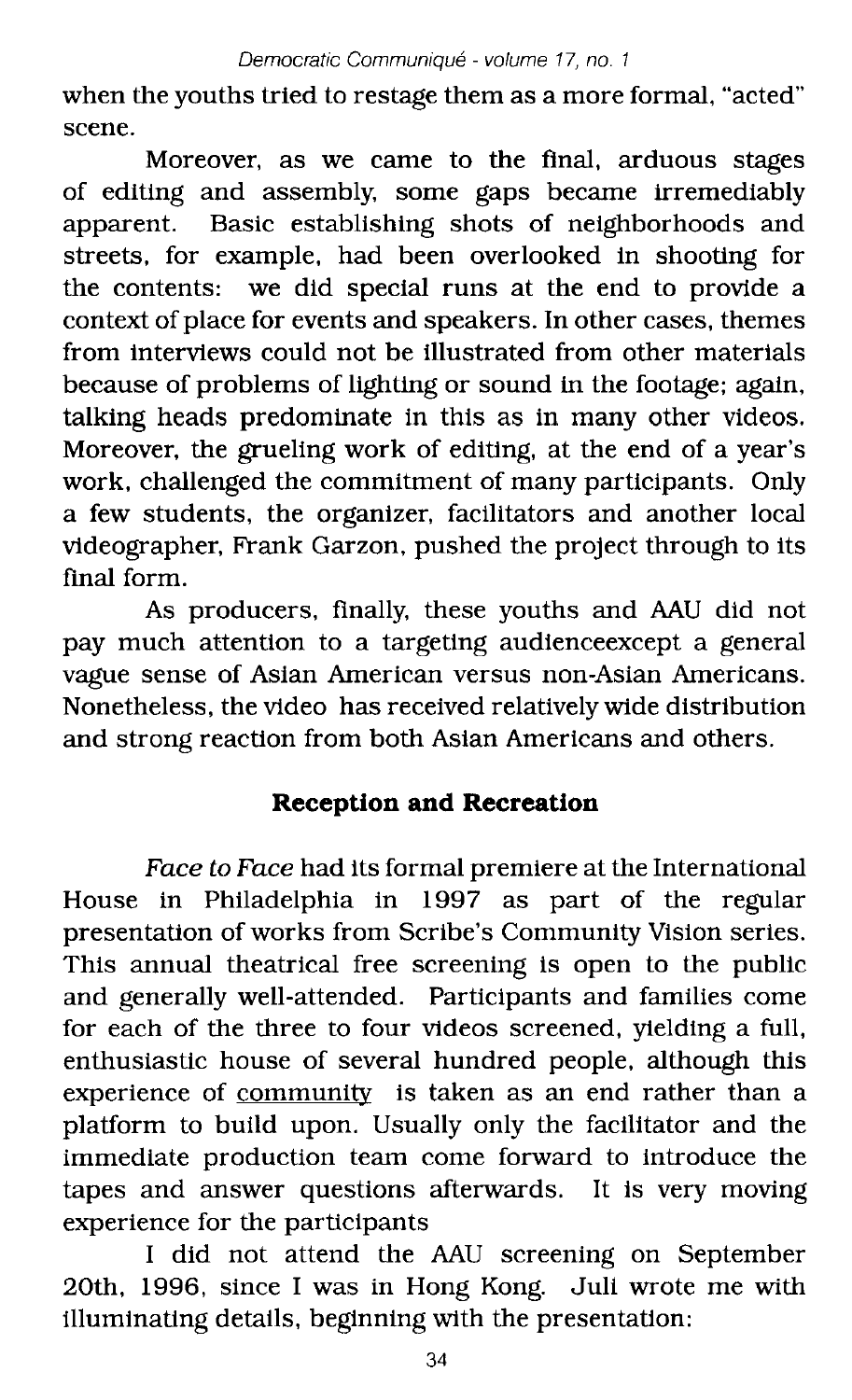"Leap and Pauline talked about how we came to make this video and then called all ten of the youth down to stand in front of the auditorium together. You should have seen. when they stood up there. they looked so proud and happy while the audience clapped so hard for them. The Community Visions audience really know how to make people feel supported and valued. 1 think the youth felt like it was all worth it. Seeing them up there beaming their proud smiles made me feel damn proud myself. So Cindy. you should be proud too. After the audience clapped for them. Leap thanked you, Carl, Frank. me. AAU, Scribe. Hebert. and she forgot Louis' name so she said "urn that man. you know," and the whole audience laughed and Said. "Louis!" (Personal correspondence 16 Oct 1996)

For a producer and an audience member. watching the video in this setting proves nerve-racking. Juli continues. "I wanted people to understand it and like it instantly. .... each moment on the screen lasted longer than the hundreds of times I'd seen it before. It was like watching your alter ego acting out a story on stage....." She later reflected:

> "Cindy, 1 think you were right when you said that it's hard to go in-depth into all of the issues we wanted to talk about. From an objective Viewpoint, our video is kind of small in scale and in depth, but if you take into consideration that it's short, that it was made by kids, and that it's only the beginning, 1think that the shallowness of it can be pardoned, if audience will be generous enough."

Juli reported that the audience liked the tape: "How could you not? All of the youths were there, and 1 think they really stole the show."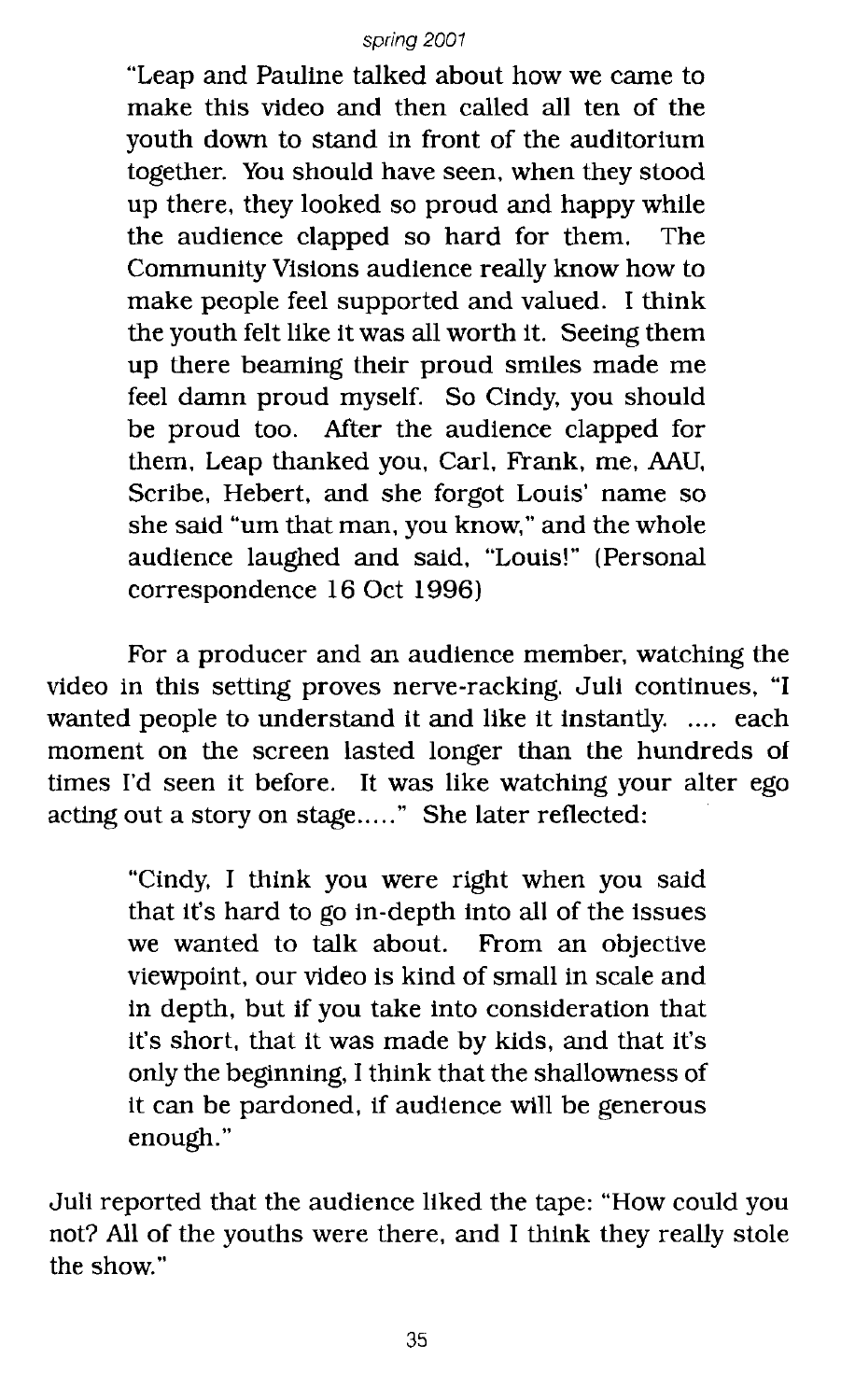After all the tapes were shown, participants answered questions. Reth, one of the youth producers "explained that the dedication at the end of the video was for Knom's sister, an important member of our community and someone that many people in the video project cared about deeply." Juli also wrote, "Aisha and Nadinne (two other facilitators) ... said how these images are some of the only positive images of ourselves that we have, and that in itself is an important message of these videos." Sam, an AAU member, commented that it was great to see a youth-made video and to "know there was a place where their opinions and voice were valued and heard."

The International House screening is one of public celebration with an audience including the organization. It also seems to give closure to the projects. The positive comments recounted by Juli represent assent: each group has a message to communicate and the audience tells them that this has been done. Judging from the euphoric tone of Juli's letter, these screenings also meant a great deal for all those involved. These people ARE empowered by the action and reception in which they participate.

After the screening, primary distribution of the tapes become the responsibility of each group. In order to gain wider distribution, AAU has entered their tape in different festivals and it is now distributed by the National Asian American Telecommunications Association (NAATA). It was also shown locally on the PBS outlet. Festivals and broadcasting, however, are not the most important means of distribution, partly because these channels do not allow contact between the producers and the audience.

Instead, the immediate goal of most groups is to bring the tape back to the organization and its outreach. The tape has been shown in different schools and in other youth organizations. Generally, it has been well received by some educators, despite problems showing the tape in school because of its profanity. In these settings, commentary and response emerge as important features at the Q & A session. Many audiences express community with the Asian-American youths in the tape through comments about other incidents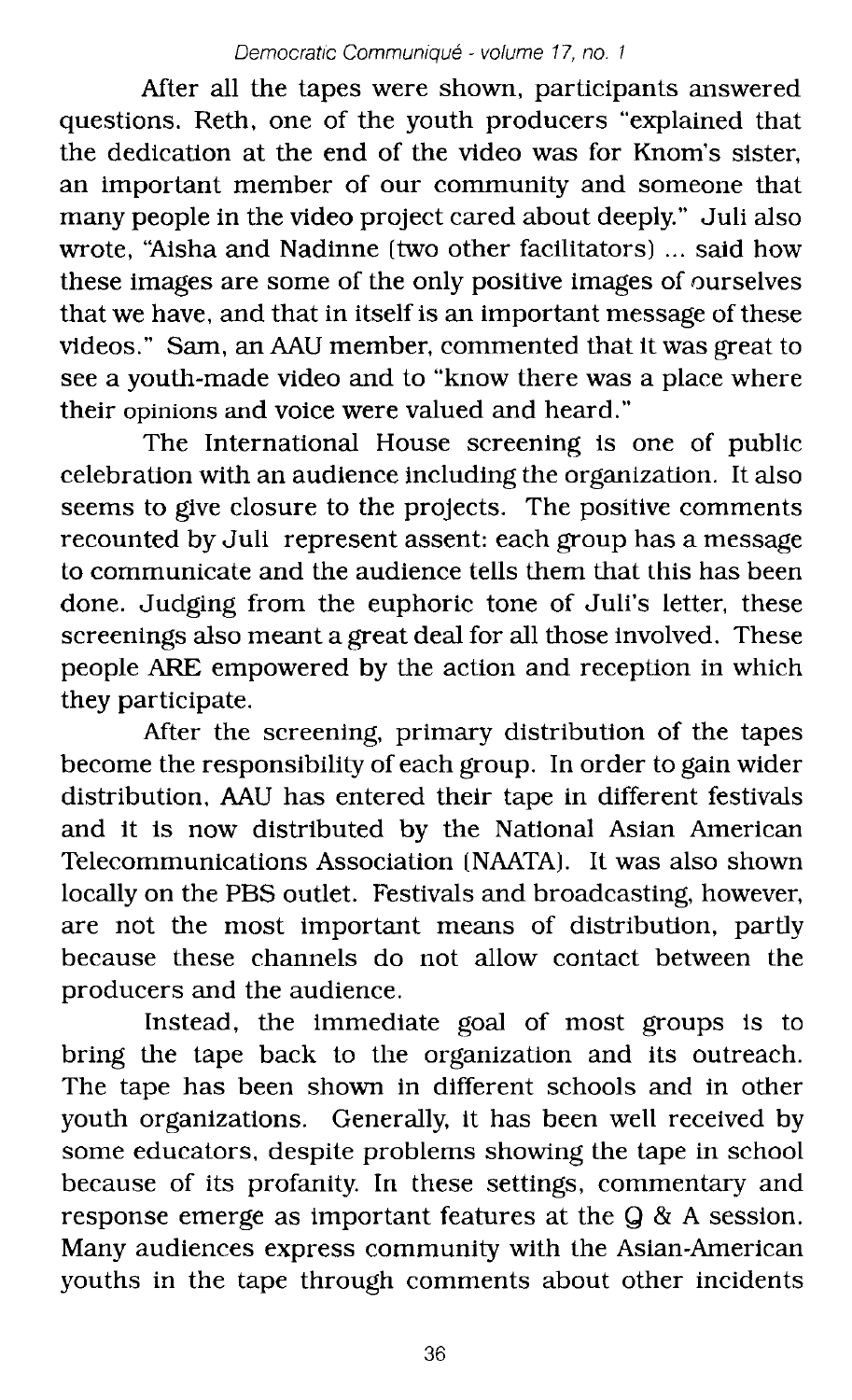of racism. Others in the audience, especially middle-class, white Americans unaware of anti-Asian racism, find the tape educational.

The responses have gone beyond dimensions of class and experience as the tape has been shown in college settings, Asians in "model-minority" settings have reacted to the issues of stereotypes in schools, or physical imagery, while the experience of gangs and police harassment might be outside of their upbringing. Some younger Caucasian students at the City University of New York reacted strongly to statements on police harassment, asserting that everyone is harassed by the police, and that it results more from location and clothing style, rather than race. Mrican-Americans outSide of Philadelphia also have found the tape educational. as they see themselves sharing the same experience as other inner city youths.

The tape speaks directly to urban youths because of its hip-hop style, and its teenage themes. The tape arouses debates among people from different class and racial backgrounds on issues like identity, police and youths, and rights to expression. Scribe's many productions, in fact, tend to share this characteristic. In To School or Not to School, an older Video that centers on three school drop-outs in Philadelphia, presents autobiographical portraits that anchor discussions of general issues of education. Students relate directly to the people who speak in this tape.

The Face to Face youths themselves have also moved on; at least two have gone to college, while others have focussed on raising families. We sometimes encounter each other, in fact, in Philadelphia's Chinatown. In all, this was not apparently a career-changing or life-changing empowerment, any more than the video can change the lives of Asian-Americans in a broader sense. Voices of local, and varied Asian-Americans continue to be heard not only through the continuing efforts of Asian- Americans United and the Asian Arts Initiative but also through other works. Among the recent Scribe screenings, for example, is another video that essentially recast issues of West Side Story within the framework of contemporary Cambodian-American youths in South Philadelphia. Again, rather than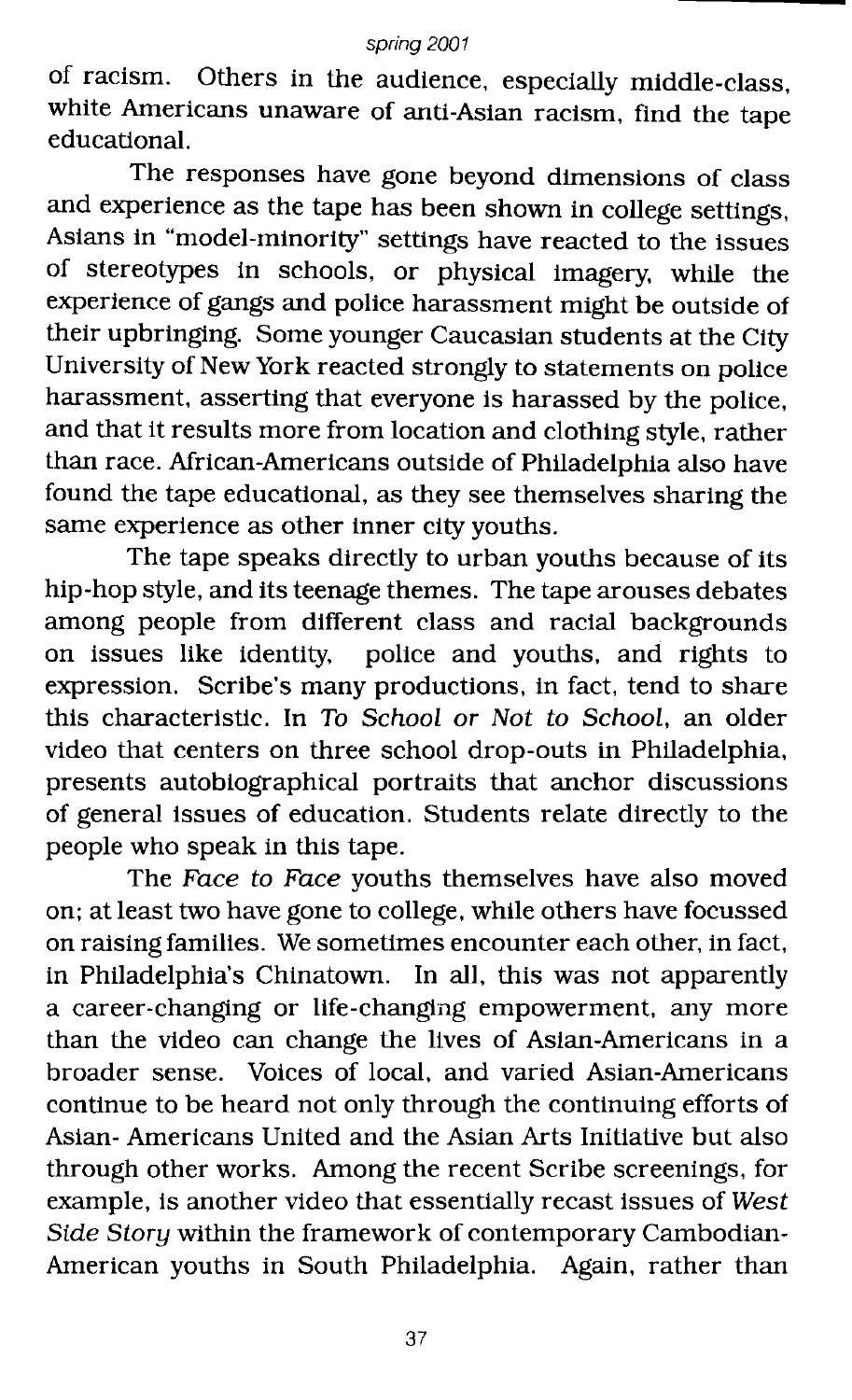presenting an academic vision of marginality or gangs, the video poses a question in a concrete setting: how should the characters deal with relations and violence? Hence, we see again that community, democracy, and empowerment are not only about political and economic change but about grassroots discussion and responses, built by audiences as well as producers.

### **Conclusions**

I would argue from my experience of guiding, seeing, screening, and studying this work that the text of an individual grassroots video like Face to Face powerfully reflects on media and identity. Yet on closer examination, we also understand that this power is not something that resides only in a text and its distribution as an alternative to mainstream media stereotypes (or ignorance) of Asian American life. Instead, the process of making the video, and the varied conditions of its reception continue to create and recreate Asian-American identities. Videographers incorporated personal experiences of American society and culture to be read differently by subsequent groups. Face to Face is both powerful statement and intriguing question.

In many ways, however, this case suggests that grassroots media does mean "bottom up", as seen in the production and use of Face to Face. The tape is grassroots in the sense that it involved little capital investment, in the format it used, and the exigencies of production. It is also grassroots in its distribution pattern: not mass marketed, but offered to specific audiences in socially-constructed settings like community screenings or classrooms. In these settings it evokes grassroots responses -- questions about similarity and difference, possibilities of changes in attitudes, realizations that "we are all in this together."

**Cindy Wong Communication College of Staten Island - CUNY**

\*\*\*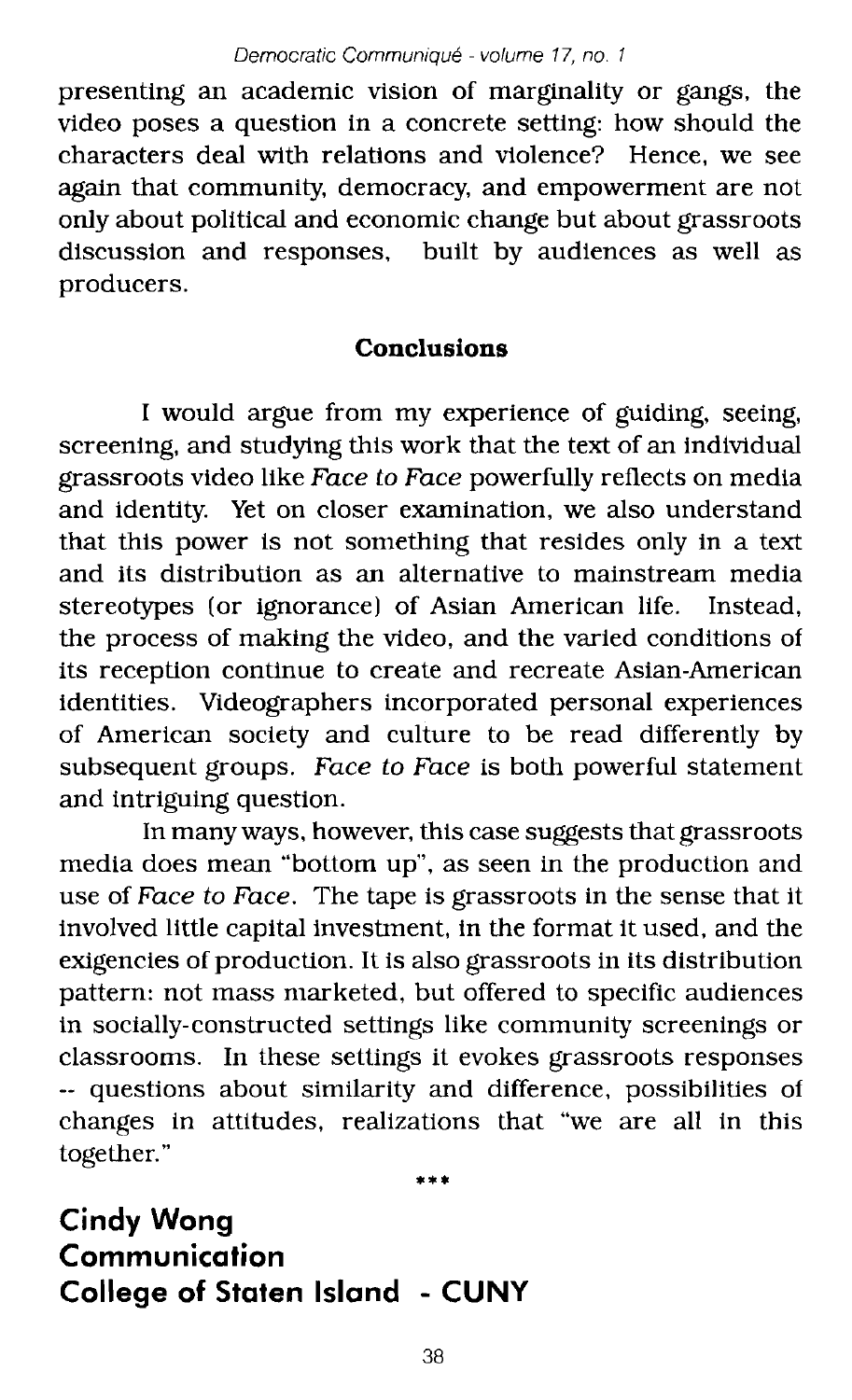### **References**

Juhasz. Alexandra (1995). *AIDS TV:* Identity community and Alternative Video. Durham. NC: Duke University Press.

Martinez. Wilton (1992). "Who constructs anthropological knowledge? Toward a theory of ethnographic film spectatorship?" in Film as Ethnography. Peter Crawford and Ian Turton. eds. Manchester: Manchester University Press, 131-164.

Michaels. Eric (1994). Bad Aboriginal Art. Minneapolis: University of Minnesota. Morley. David (1992) Television. Audiences and Cultural Studies. London: Routledge.

Wong. Cindy Hing-Yuk (1997). Community Through the Lens: Grassroots Video in Philadelphia as Alternative Communicative Practice. Unpublished Dissertation. Annenberg School for Communication, University of Pennsylvania.

 $-$  (1999a). "Understanding Grassroots Audiences: Imagination, Reception. and Use in Community Videography" Velvet Light Trap # 42 : 91-102.

 $-$  (1999b). "Cities, Cultures and Cassettes: Hong Kong Cinemas and Transnational Audiences" in Postscript Vol. 19:87-106.

- and Gary McDonogh (2000) "How to Go to a Movie in Hong Kong: Consuming Cinema." G. Mathews and T-L Loi. Consumption in Hong Kong.